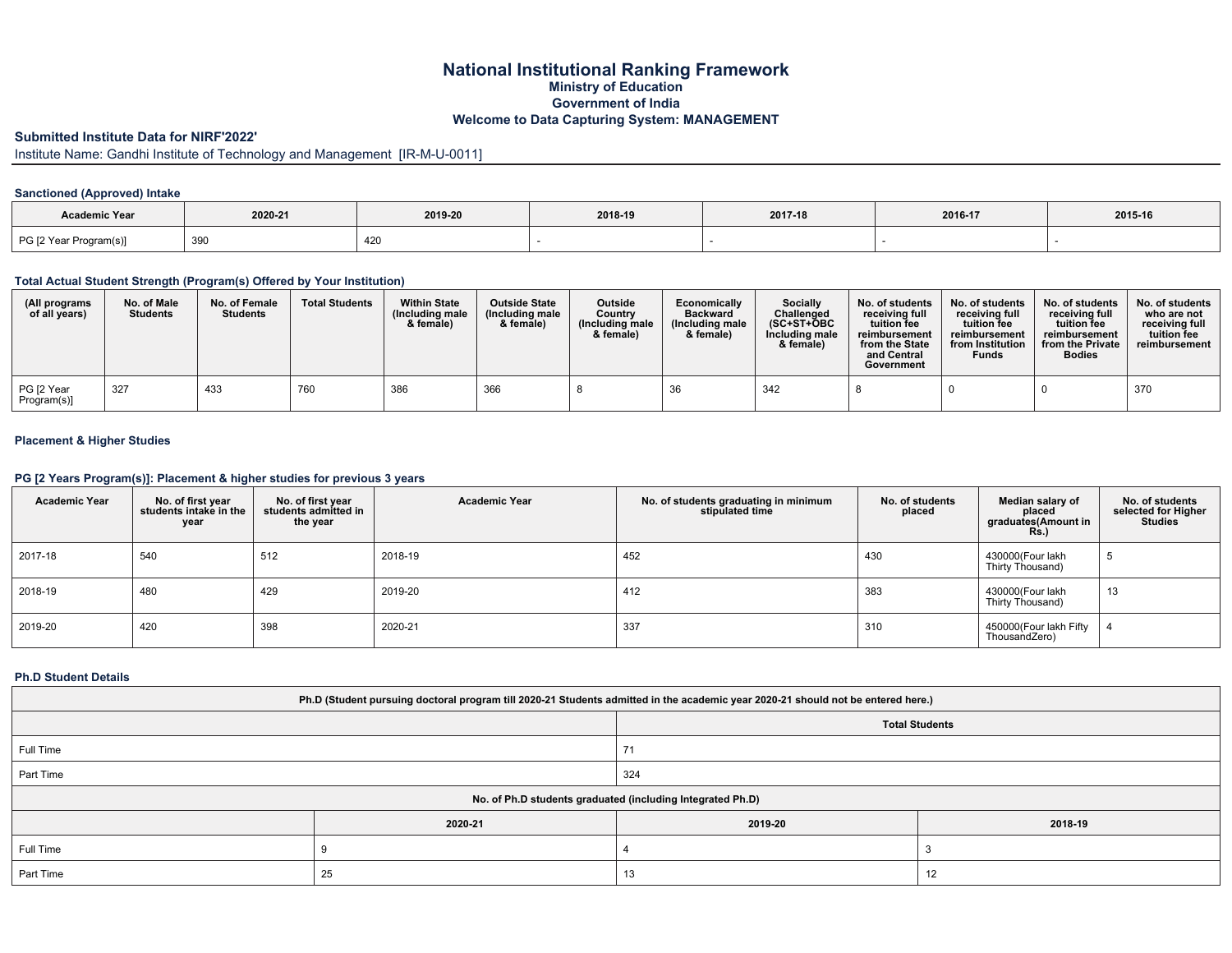## **Financial Resources: Utilised Amount for the Capital expenditure for previous 3 years**

| <b>Academic Year</b>                                                                                                                                                           | 2020-21                                                                                | 2019-20                                                                                 | 2018-19                                                                               |  |  |  |  |  |  |
|--------------------------------------------------------------------------------------------------------------------------------------------------------------------------------|----------------------------------------------------------------------------------------|-----------------------------------------------------------------------------------------|---------------------------------------------------------------------------------------|--|--|--|--|--|--|
|                                                                                                                                                                                | <b>Utilised Amount</b>                                                                 | <b>Utilised Amount</b>                                                                  | <b>Utilised Amount</b>                                                                |  |  |  |  |  |  |
| Annual Capital Expenditure on Academic Activities and Resources (excluding expenditure on buildings)                                                                           |                                                                                        |                                                                                         |                                                                                       |  |  |  |  |  |  |
| Library (Books, Journals and e-Resources only)                                                                                                                                 | 2731845 (Twenty Seven lakh Thirty One Thousand Eight<br>Hundred and Forty Five Rupees) | 2793656 (Twenty Seven lakh Ninety Three Thousand Six<br>Hundred and Fifty Six Rupees)   | 3829036 (Thirty Eight Lakh Ninety)                                                    |  |  |  |  |  |  |
| Expenditure on setting up/upgradation of laboratory                                                                                                                            | 8842774 (Eighty Eight Lakh Forty Two Thousand Seven<br>Hundred Seventy Four Rupees)    | 4237578 (Forty Two Lakh Thirty Seven Thousand Five<br>Hundred and Seventy Eight Rupees) | 15803612 (One Crore Fifty Eight Lakh Three Thousand Six<br>Hundred and Twelve Rupees) |  |  |  |  |  |  |
| Other expenditure on creation of Capital Assets (For setting up<br>classrooms, seminar hall, conference hall, library excluding<br>expenditure on Land , Building, Roads etc.) | 7605292 (Seventy Six Lakh Five Thousand Two Hundred<br>Ninety Two Rupees)              | 16440105 (One Crore Six Four Lakh Forty Thousand One<br>Hundred and Five Rupees)        | 7929461 (Seventy Nine Lakh Twenty Nine Thousand Four<br>Hundred and Sixty One Rupees) |  |  |  |  |  |  |

### **Financial Resources: Utilised Amount for the Operational expenditure for previous 3 years**

| <b>Academic Year</b>                                                                                                                                                                            | 2020-21                                                                                                  | 2019-20                                                                                            | 2018-19                                                                                              |  |  |  |  |  |
|-------------------------------------------------------------------------------------------------------------------------------------------------------------------------------------------------|----------------------------------------------------------------------------------------------------------|----------------------------------------------------------------------------------------------------|------------------------------------------------------------------------------------------------------|--|--|--|--|--|
|                                                                                                                                                                                                 | <b>Utilised Amount</b>                                                                                   |                                                                                                    | <b>Utilised Amount</b>                                                                               |  |  |  |  |  |
| <b>Annual Operational Expenditure</b>                                                                                                                                                           |                                                                                                          |                                                                                                    |                                                                                                      |  |  |  |  |  |
| Salaries (Teaching and Non Teaching staff)                                                                                                                                                      | 168825592 (Sixteen Crores Eighty Eight Lakhs Twenty Five<br>Thousand Five Hundred and Ninety Two Rupees) | 157829068 (Fifteen Crores Seventy Eight Lakhs Twenty Nine<br>Thousand Sixty Eight Rupees)          | 135508385 (Thirteen Crores Fifty Five Lakhs Eight Thousand<br>Three Hundred and Eighty Five Rupees)  |  |  |  |  |  |
| Maintenance of Academic Infrastructure or consumables and<br>other running expenditures (excluding maintenance of hostels<br>and allied services, rent of the building, depreciation cost, etc) | 203023657 (Twenty Crore Thirty Lakh Twenty Three Thousand<br>Six hundred and Fifty Seven Rupees)         | 209245352 (Twenty Crore Ninety Two Lakh Forty Five<br>Thousand Three Hundred and Fifty Two Rupees) | 167869246 (Sixteen Crore Seventy Eight Lakh Sixty Nine<br>Thousand Two Hundred and Forty Six Rupees) |  |  |  |  |  |
| Seminars/Conferences/Workshops                                                                                                                                                                  | 465622 (Four Lakh Sixty Five Thousand Six Hundred and<br>Twenty Two Rupees)                              | 3847070 (Thirty Eight Lakh Forty Seven Thousand and<br>Seventy Rupees)                             | 3855022 (Thirty Eight Lakh Fifty Five Thousand and Twenty<br>Two Rupees)                             |  |  |  |  |  |

### **Sponsored Research Details**

| <b>Financial Year</b>                    | 2020-21 | 2019-20                                | 2018-19                        |
|------------------------------------------|---------|----------------------------------------|--------------------------------|
| Total no. of Sponsored Projects          |         |                                        |                                |
| Total no. of Funding Agencies            |         |                                        |                                |
| Total Amount Received (Amount in Rupees) |         | 1640000                                | 70000                          |
| Amount Received in Words                 | Zero    | Sixteen Lakh and Forty Thousand Rupees | <b>Seventy Thousand Rupees</b> |

### **Consultancy Project Details**

| <b>Financial Year</b>                    | 2020-21                      | 2019-20 | 2018-19                                                  |  |
|------------------------------------------|------------------------------|---------|----------------------------------------------------------|--|
| Total no. of Consultancy Projects        |                              |         |                                                          |  |
| Total no. of Client Organizations        |                              |         |                                                          |  |
| Total Amount Received (Amount in Rupees) | 150000                       |         | 984800                                                   |  |
| Amount Received in Words                 | One Lakh Fifty Thousand only | Zero    | Nine Lakhs Eighty Four Thousand and Eight Hundred Rupees |  |

**Executive Development Program/Management Development Programs**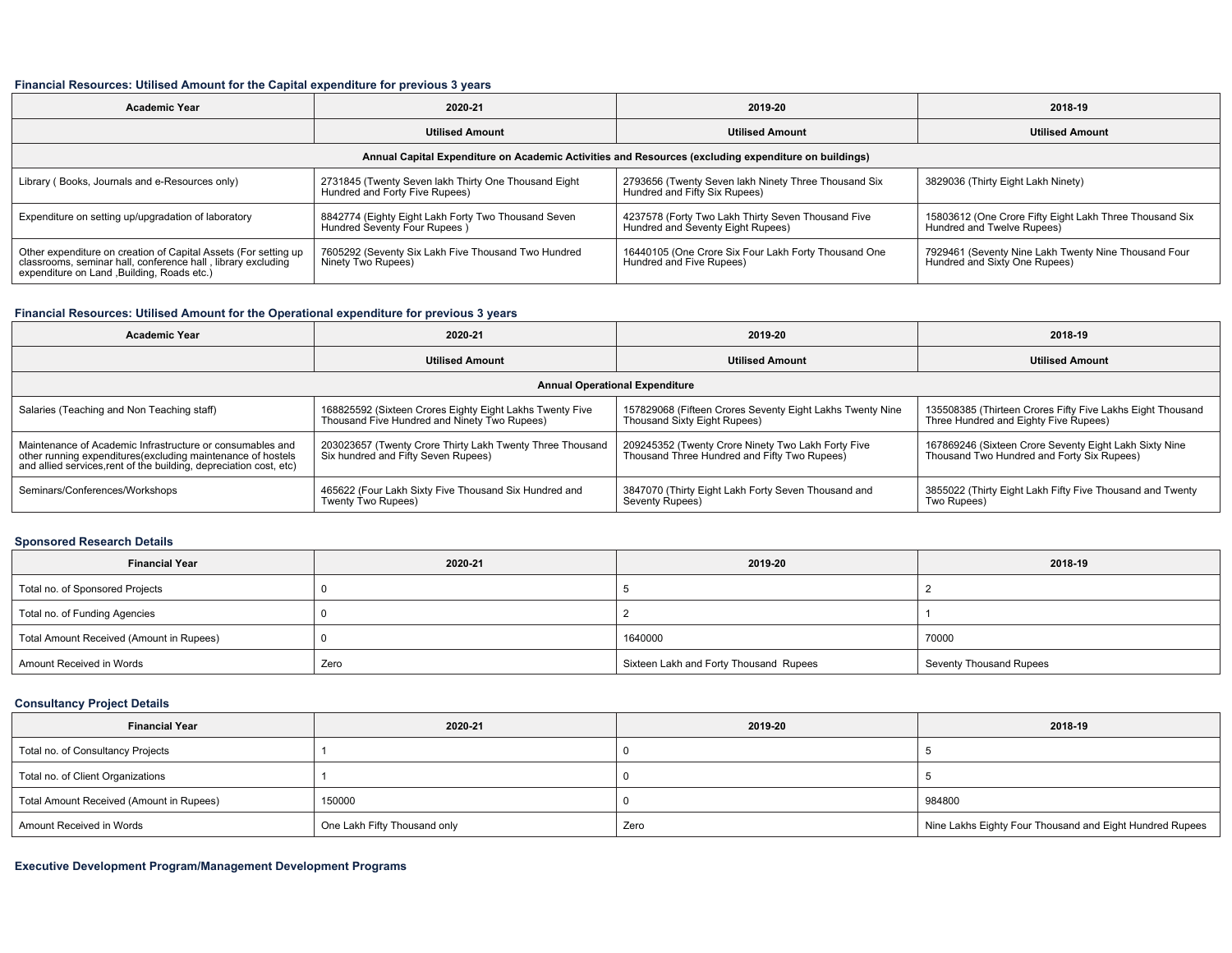| <b>Financial Year</b>                                                                  | 2020-21              | 2019-20                                                          | 2018-19                                                 |  |
|----------------------------------------------------------------------------------------|----------------------|------------------------------------------------------------------|---------------------------------------------------------|--|
| Total no. of Executive Development Programs/ Management<br><b>Development Programs</b> |                      |                                                                  |                                                         |  |
| Total no. of Participants                                                              | 30                   | 55                                                               | 89                                                      |  |
| Total Annual Earnings (Amount in Rupees)(Excluding Lodging<br>& Boarding Charges)      | 43000                | 4719340                                                          | 9801240                                                 |  |
| Total Annual Earnings in Words                                                         | Forty Three Thousand | Forty Seven Lakh Nineteen Thousand Three Hundred Forty<br>Rupees | Ninety Eight Lakh One Thousand Two Hundred Forty Rupees |  |

# **PCS Facilities: Facilities of physically challenged students**

| 1. Do your institution buildings have Lifts/Ramps?                                                                                                         | Yes, more than 80% of the buildings |
|------------------------------------------------------------------------------------------------------------------------------------------------------------|-------------------------------------|
| 2. Do your institution have provision for walking aids, including wheelchairs and transportation from one building to another for<br>handicapped students? | Yes                                 |
| 3. Do your institution buildings have specially designed toilets for handicapped students?                                                                 | Yes, more than 80% of the buildings |

# **Faculty Details**

| Srno           | <b>Name</b>                 | Age | Designation                                         | Gender | Qualification | <b>Experience (In</b><br>Months) | <b>Currently working</b><br>with institution? | <b>Joining Date</b> | <b>Leaving Date</b>      | <b>Association type</b> |
|----------------|-----------------------------|-----|-----------------------------------------------------|--------|---------------|----------------------------------|-----------------------------------------------|---------------------|--------------------------|-------------------------|
| $\overline{1}$ | K Ashok                     | 57  | Professor                                           | Male   | Ph.D          | 354                              | Yes                                           | 09-02-1992          | $\overline{\phantom{a}}$ | Regular                 |
| $\overline{2}$ | M S V Prasad                | 49  | Professor                                           | Male   | Ph.D          | 330                              | Yes                                           | 05-02-2001          | $\overline{\phantom{a}}$ | Regular                 |
| 3              | K P C Kishan                | 56  | Professor                                           | Male   | Ph.D          | 282                              | Yes                                           | 14-08-2003          | $\overline{\phantom{a}}$ | Regular                 |
| $\overline{4}$ | M Jyothsna                  | 62  | Professor                                           | Female | Ph.D          | 390                              | Yes                                           | 16-08-2003          | $\overline{\phantom{a}}$ | Regular                 |
| 5              | <b>YVVSSSVara</b><br>Prasad | 49  | Professor                                           | Male   | Ph.D          | 287                              | Yes                                           | 29-09-2004          | $\overline{\phantom{a}}$ | Regular                 |
| 6              | Manjushree<br>Paruchuru     | 53  | Associate Dean                                      | Female | Ph.D          | 286                              | Yes                                           | 08-10-2004          | $\overline{\phantom{a}}$ | Regular                 |
| $\overline{7}$ | K V Sandhyavani             | 53  | Associate Professor                                 | Female | Ph.D          | 146                              | Yes                                           | 12-06-2015          | --                       | Regular                 |
| 8              | N Lalitha                   | 46  | <b>Assistant Professor</b>                          | Female | Ph.D          | 174                              | Yes                                           | 18-06-2015          | $\overline{\phantom{a}}$ | Regular                 |
| 9              | Sai Sudhakar<br>Nudurupati  | 45  | Professor                                           | Male   | Ph.D          | 213                              | Yes                                           | 03-11-2017          | $\overline{\phantom{a}}$ | Regular                 |
| 10             | Raja Phani Pappu            | 41  | Professor                                           | Male   | Ph.D          | 192                              | Yes                                           | 07-08-2018          | $\overline{\phantom{a}}$ | Regular                 |
| 11             | Gouthama Rao Yejju          | 64  | Dean / Principal /<br>Director / Vice<br>Chancellor | Male   | Ph.D          | 487                              | Yes                                           | 23-01-2019          | $\overline{\phantom{a}}$ | Regular                 |
| 12             | S Srilalitha G Kumari       | 52  | Associate Professor                                 | Female | Ph.D          | 373                              | Yes                                           | 22-07-2000          | $\overline{\phantom{a}}$ | Regular                 |
| 13             | B Padma Narayan             | 58  | Associate Professor                                 | Female | Ph.D          | 243                              | Yes                                           | 01-06-2005          | $\overline{\phantom{a}}$ | Regular                 |
| 14             | Lubza Nihar                 | 46  | Associate Professor                                 | Female | Ph.D          | 260                              | Yes                                           | 22-12-2008          | $\overline{\phantom{a}}$ | Regular                 |
| 15             | Radha<br>Raghuramapatruni   | 41  | Associate Professor                                 | Female | Ph.D          | 212                              | Yes                                           | 30-12-2008          | --                       | Regular                 |
| 16             | Uma Devi K V                | 61  | Dean / Principal /<br>Director / Vice<br>Chancellor | Female | Ph.D          | 432                              | Yes                                           | 15-06-2009          | $\overline{\phantom{a}}$ | Regular                 |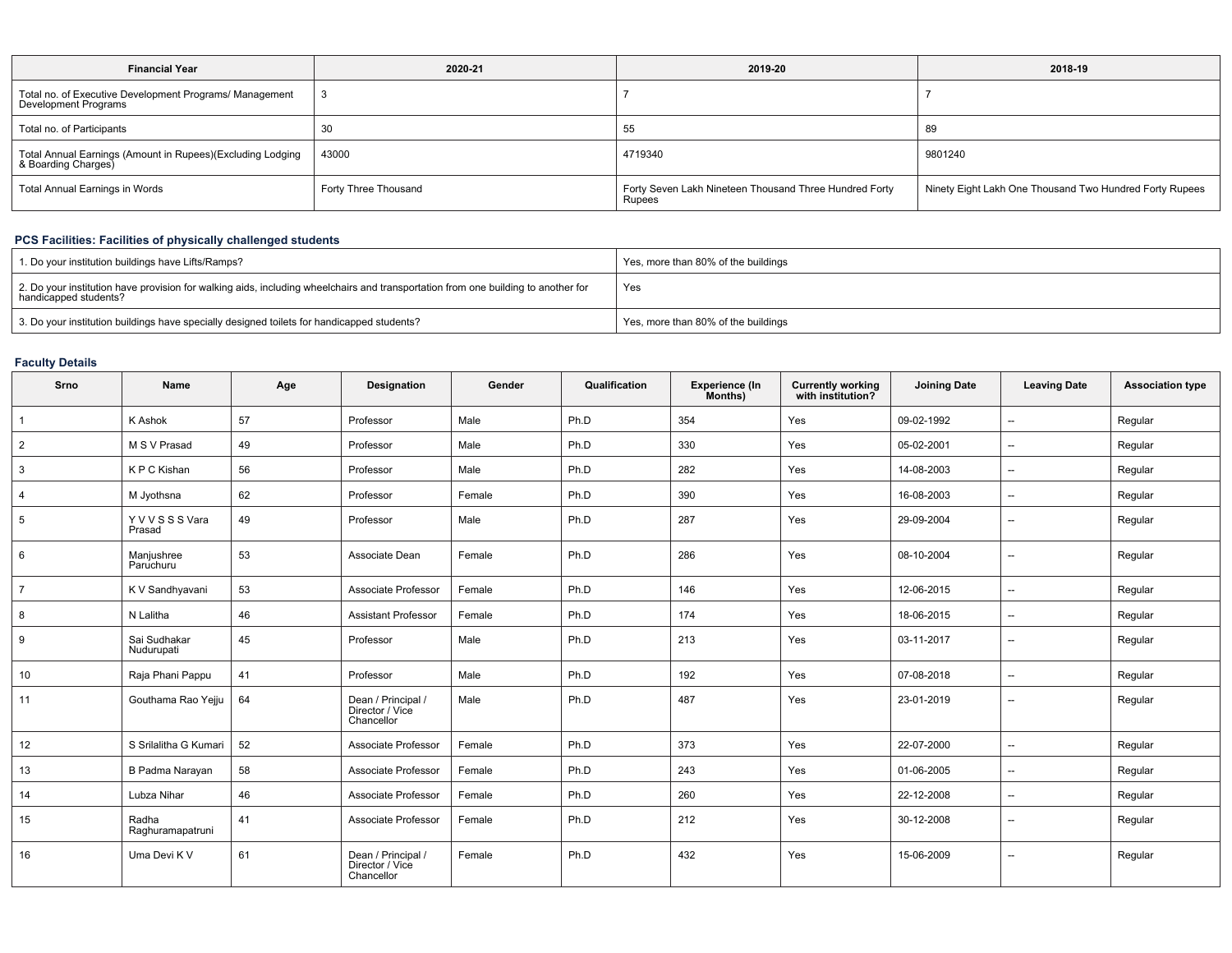| 17 | <b>Ritesh Kumar</b>       | 37 | Associate Professor                                 | Male   | Ph.D | 126 | Yes | 01-02-2021 | $\overline{\phantom{a}}$ | Regular |
|----|---------------------------|----|-----------------------------------------------------|--------|------|-----|-----|------------|--------------------------|---------|
| 18 | Karunakar B               | 60 | Dean / Principal /<br>Director / Vice<br>Chancellor | Male   | Ph.D | 446 | Yes | 22-04-2021 |                          | Regular |
| 19 | Radhika Ramanchi          | 50 | Professor                                           | Female | Ph.D | 154 | Yes | 25-04-2011 | $\overline{\phantom{a}}$ | Regular |
| 20 | Dasari Sailendra          | 66 | Dean / Principal /<br>Director / Vice<br>Chancellor | Male   | Ph.D | 464 | Yes | 26-06-2019 |                          | Regular |
| 21 | M Saisree                 | 48 | Associate Professor                                 | Female | Ph.D | 95  | Yes | 28-11-2019 | $\overline{\phantom{a}}$ | Regular |
| 22 | Ch Venkataiah             | 45 | Professor                                           | Male   | Ph.D | 243 | No  | 01-07-2010 | 30-09-2021               | Regular |
| 23 | S S Prasada Rao           | 57 | Professor                                           | Male   | Ph.D | 300 | No  | 17-02-1997 | 31-03-2021               | Regular |
| 24 | Y L P Thorani             | 38 | <b>Assistant Professor</b>                          | Female | Ph.D | 61  | Yes | 20-07-2016 | $\overline{\phantom{a}}$ | Regular |
| 25 | Oly Mishra                | 33 | <b>Assistant Professor</b>                          | Female | Ph.D | 48  | Yes | 10-08-2020 |                          | Regular |
| 26 | Sudha Vemaraju            | 40 | <b>Assistant Professor</b>                          | Female | Ph.D | 57  | Yes | 06-07-2017 | $\overline{\phantom{a}}$ | Regular |
| 27 | C Nagapriya               | 39 | <b>Assistant Professor</b>                          | Female | Ph.D | 63  | Yes | 12-07-2017 | $\overline{\phantom{a}}$ | Regular |
| 28 | Divya Kirti Gupta         | 45 | Associate Professor                                 | Female | Ph.D | 66  | Yes | 16-08-2017 | $\overline{a}$           | Regular |
| 29 | N Roopalatha              | 44 | <b>Assistant Professor</b>                          | Female | Ph.D | 58  | Yes | 07-06-2019 | $\overline{\phantom{a}}$ | Regular |
| 30 | V Parvathi                | 48 | <b>Assistant Professor</b>                          | Female | Ph.D | 43  | Yes | 19-06-2019 | $\overline{\phantom{a}}$ | Regular |
| 31 | Seetha lakshmi            | 40 | <b>Assistant Professor</b>                          | Female | Ph.D | 38  | Yes | 01-07-2019 | Ξ.                       | Regular |
| 32 | K Sreekanth               | 44 | <b>Assistant Professor</b>                          | Male   | Ph.D | 69  | Yes | 16-07-2016 | $\overline{\phantom{a}}$ | Regular |
| 33 | Thirupathi<br>Chellapalli | 35 | <b>Assistant Professor</b>                          | Male   | Ph.D | 54  | Yes | 07-06-2019 | $\overline{\phantom{a}}$ | Regular |
| 34 | Nagaraj Peddapalli        | 47 | <b>Assistant Professor</b>                          | Male   | Ph.D | 53  | Yes | 07-06-2019 | $\overline{\phantom{a}}$ | Regular |
| 35 | Syed jaffer               | 45 | <b>Assistant Professor</b>                          | Male   | Ph.D | 188 | Yes | 17-06-2019 | $\overline{a}$           | Regular |
| 36 | Pinninti Sridhar          | 49 | <b>Assistant Professor</b>                          | Male   | Ph.D | 51  | Yes | 14-06-2019 | $\overline{\phantom{a}}$ | Regular |
| 37 | <b>Bishetti Ramesh</b>    | 50 | <b>Assistant Professor</b>                          | Male   | Ph.D | 56  | Yes | 25-06-2019 | $\overline{\phantom{a}}$ | Regular |
| 38 | P Pinaka Pani             | 53 | Professor                                           | Male   | Ph.D | 360 | Yes | 11-07-2019 | $\overline{\phantom{a}}$ | Regular |
| 39 | Sasi kumar                | 44 | Associate Professor                                 | Male   | Ph.D | 210 | Yes | 10-07-2019 | Ξ.                       | Regular |
| 40 | Sanjana Mondal            | 50 | <b>Assistant Professor</b>                          | Female | Ph.D | 35  | Yes | 25-06-2019 | --                       | Regular |
| 41 | R Pavan Kumar<br>Raju     | 31 | <b>Assistant Professor</b>                          | Male   | Ph.D | 35  | Yes | 10-06-2019 |                          | Regular |
| 42 | U Devi Prasad             | 51 | Associate Professor                                 | Male   | Ph.D | 150 | Yes | 25-04-2011 |                          | Regular |
| 43 | S Suman Babu              | 45 | <b>Assistant Professor</b>                          | Male   | Ph.D | 167 | Yes | 25-04-2011 | $\sim$                   | Regular |
| 44 | J P Senthil Kumar         | 40 | <b>Assistant Professor</b>                          | Male   | Ph.D | 230 | Yes | 20-06-2019 | $\overline{\phantom{a}}$ | Regular |
| 45 | Mohammed<br>Mansoor AP    | 36 | Assistant Professor                                 | Male   | Ph.D | 128 | Yes | 07-06-2019 | $\overline{\phantom{a}}$ | Regular |
| 46 | M Jaya Sree               | 51 | Associate Professor                                 | Female | Ph.D | 149 | Yes | 25-04-2011 | $\overline{\phantom{a}}$ | Regular |